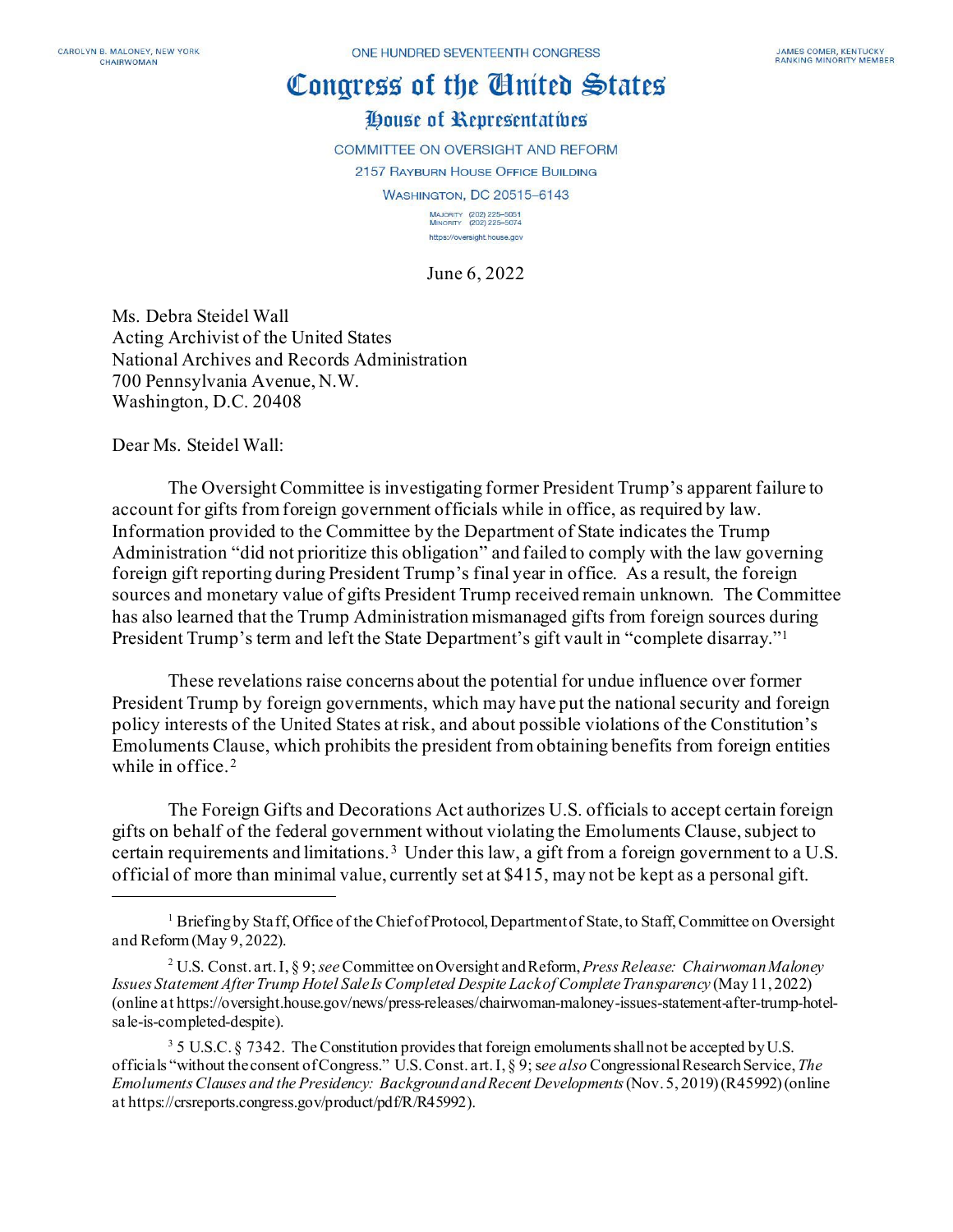Rather, it becomes property of the United States. Gifts for the president or the president's family are turned over to the National Archives and Records Administration. [4](#page-1-0) The Department of State is required to publish annually a comprehensive list of gifts from foreign governments to government employees and their families, including the president and vice president[.5](#page-1-1) The Executive Office of the President compiles and submits to the Department of State a list of gifts received by the president and the president's family. Violations of the Foreign Gifts and Decorations Act may constitute a violation of the Emoluments Clause.<sup>6</sup>

On April 11, 2022, the Department of State revealed that it could not fully account for the foreign gifts Trump Administration officials received during the final year of the Trump Administration. The Department of State noted that during the Trump Administration, the Office of the Chief of Protocol failed to request a listing of foreign gifts received in 2020 from the White House. The Department is no longer able to obtain the required records. The Department explained in the Federal Register:

The Office of the Chief of Protocol has since made attempts to collect the required data from the current authoritative sources, the National Archives and Records Administration (as to gifts for the President and the First Family) and the General Services Administration (as to gifts for the Vice President and Family and for White House staff), but it has confirmed that potentially relevant records are not available to the State Department's Office of the Chief of Protocol under applicable access rules for retired records of the Executive Office of the President and the Office of the Vice President.[7](#page-1-3)

The Department of State also stated that it was unable to determine the identities of some government officials who received foreign gifts during the Trump Administration, as well as the sources of those foreign gifts. [8](#page-1-4) 

On May 9, 2022, the Department of State Office of the Chief of Protocol briefed Committee staff on the process for tracking and reporting White House gifts and the serious deficiencies in that process during the Trump Administration. The Office told Committee staff that the Trump Administration "did not prioritize this obligation, which led to delays" in statutory requirements to report foreign gifts.<sup>[9](#page-1-5)</sup>

Public reporting indicates that President Trump accepted multiple gifts from foreign sources in 2020, yet these gifts do not appear on the Department of State's public list as required

<span id="page-1-3"></span><sup>7</sup> Department of State, *Office of the Chief of Protocol; Gifts to Federal Employees from Foreign Government Sources Reported to Employing Agencies in Calendar Year 2020*, 87 Fed. Reg. 69 (Apr. 11, 2022).

 $8$  *Id.* 

<span id="page-1-5"></span><span id="page-1-4"></span><sup>9</sup> Briefing by Staff, Office of the Chief of Protocol, Department of State, to Staff, Committee on Oversight and Reform (May 9, 2022).

<sup>4</sup> 5 U.S.C. § 7342(c)(1)(B)(i); note 41 C.F.R. §§102-42-15, 102-42.70.

<sup>5</sup> 5 U.S.C. § 7342.

<span id="page-1-2"></span><span id="page-1-1"></span><span id="page-1-0"></span><sup>6</sup> Congressional Research Service, *Gifts to the President of the United States*(Aug. 16, 2012) (R42662) (online at https://sgp.fas.org/crs/misc/R42662.pdf).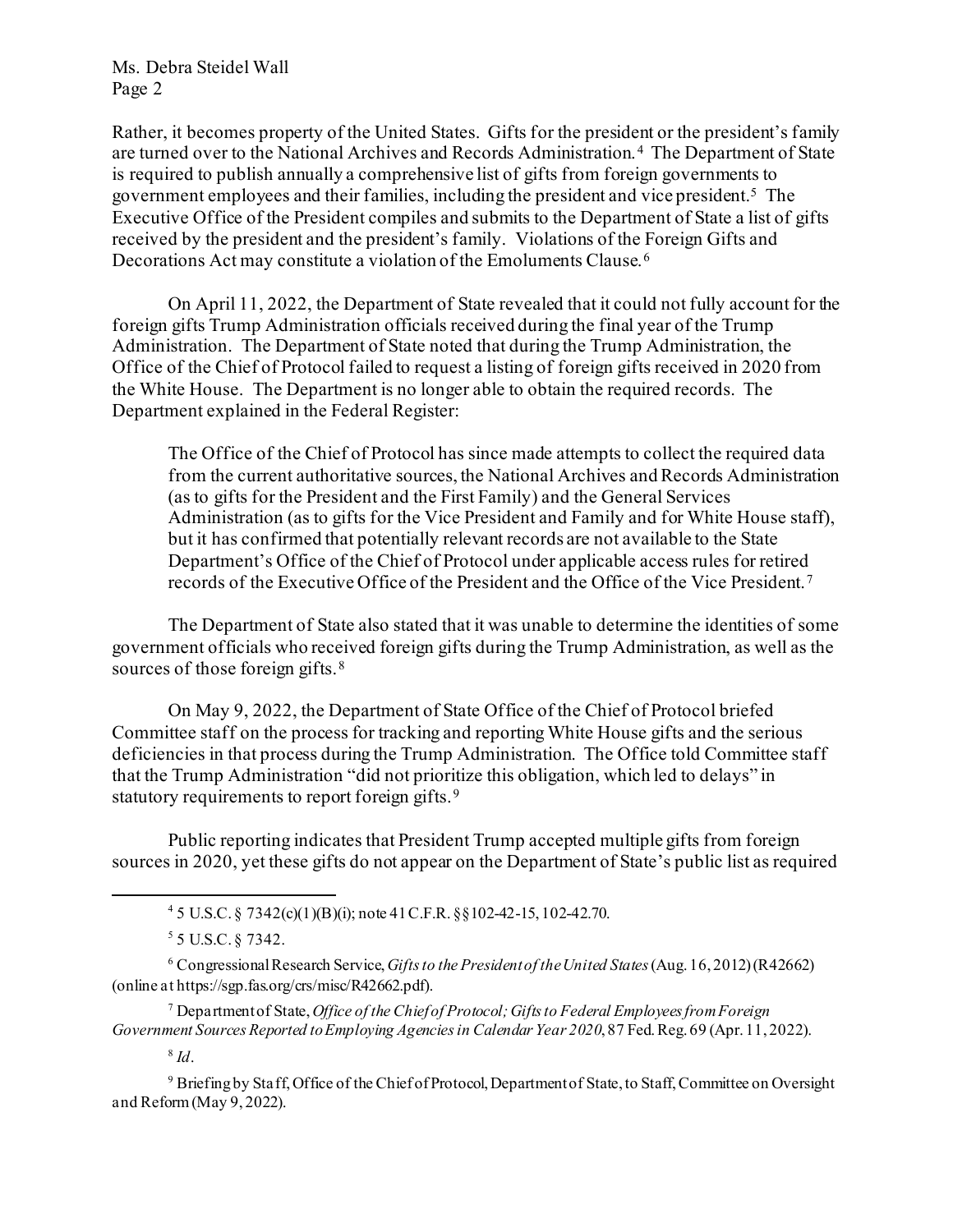by law. For example, during President Trump's visit to India in February 2020, he received a bust of Mahatma Gandhi, a marble replica of Gandhi's "Three Monkeys" statue, and a spinning wheel, among other gifts.<sup>10</sup> In previous years, President Trump reported receiving dozens of lavish gifts from world leaders, including a Louis Vuitton golf bag and photographs, allegedly valued at over \$8,200, from French President Emmanuel Macron, and a gold-framed portrait of President Trump, valued at over \$3,000, from the Prime Minister of Vietnam.<sup>[11](#page-2-1)</sup>

The Trump Administration's apparent failure to comply with federal records and ethics laws appears to have occurred well before 2020. According to *The New York Times*, following President Trump's first foreign trip to Saudi Arabia in May 2017, at least 82 gifts were given to Trump Administration officials. According to the reporting, "Nine of the most expensive presents—the three furs, three swords and three daggers—were sent to the White House gifts unit to be assessed and appraised but never appeared on any of the Trump State Department's legally required annual filings for foreign gifts." [12](#page-2-2) This included gifts received by Jared Kushner, for which Mr. Kushner paid \$47,920 in 2021, after Mr. Trump had already left office[.13](#page-2-3)

In addition to failing to report gifts as required, the Trump Administration poorly managed and tracked foreign gifts it received. The Department of State Office of Inspector General (OIG) issued a report in November 2021 finding that a "lack of accurate recordkeeping and appropriate physical security controls contributed to the loss" of foreign gifts by the Trump Administration.<sup>[14](#page-2-4)</sup> For example, the OIG was unable to determine what happened to a rare whiskey, valued at \$5,800, given to Secretary of State Mike Pompeo in 2019 and a 22-karat gold commemorative coin given to a Department of State official.[15](#page-2-5) The Department's required annual report stated the disposition or location of the whisky given to Secretary Pompeo was "[u]nknown." [16](#page-2-6)

<span id="page-2-2"></span><sup>12</sup> *White Tiger and Cheetah Furs: A Mess of Trump Gift Exchanges*, New York Times(Oct. 11, 2021) (online at www.nytimes.com/2021/10/11/us/politics/trump-gifts.html)

<span id="page-2-3"></span><sup>13</sup> *Id.*; *The Saudi Royal Family Gave Jared Kushner Gifts Worth over \$47,000 Including 2 Swords and a Dagger, Report Says*, Business Insider (Oct. 11, 2021) (online at www.businessinsider.com/saudi-royal-familygave-jared-kushner-over-47k-in-gifts-report-2021-10).

<span id="page-2-4"></span><sup>14</sup> Office of Inspector General, Department of State, *Management Assistance Report: Office of the Chief of Protocol Gift Vault Access Controls*(Nov. 2021) (ESP-22-01) (online at www.stateoig.gov/system/files/esp-22- 01.pdf).

 $^{15}$  *Id*.

<span id="page-2-6"></span><span id="page-2-5"></span><sup>16</sup> Department of State, *Office of the Chief of Protocol; Gifts to Federal Employees from Foreign Government Sources Reported to Employing Agencies in Calendar Year 2019*, 86 Fed. Reg. 148 (Aug. 5, 2021).

<span id="page-2-0"></span><sup>10</sup> *Trump Officials Failed to Provide Accounting of Foreign Gifts*, New York Times (Apr. 8, 2022) (online at www.nytimes.com/2022/04/08/us/politics/trump-foreign-gifts.html).

<span id="page-2-1"></span><sup>11</sup> *From Louis Vuitton Golf Bags to Bed Covers, Foreign Dignitaries Shower Trumps with Expensive Gifts*, USA Today (Feb. 24, 2020) (online at www.usatoday.com/story/news/politics/2020/02/24/foreign-dignitariesshower-trump-white-house-expensive-gifts/4860752002/). The Foreign Gifts and Decorations Act requires each agency to "establish a procedure for obtaining an appraisal, when necessary, of the value of gifts." 5 U.S.C.  $§7342(g)(2)(B).$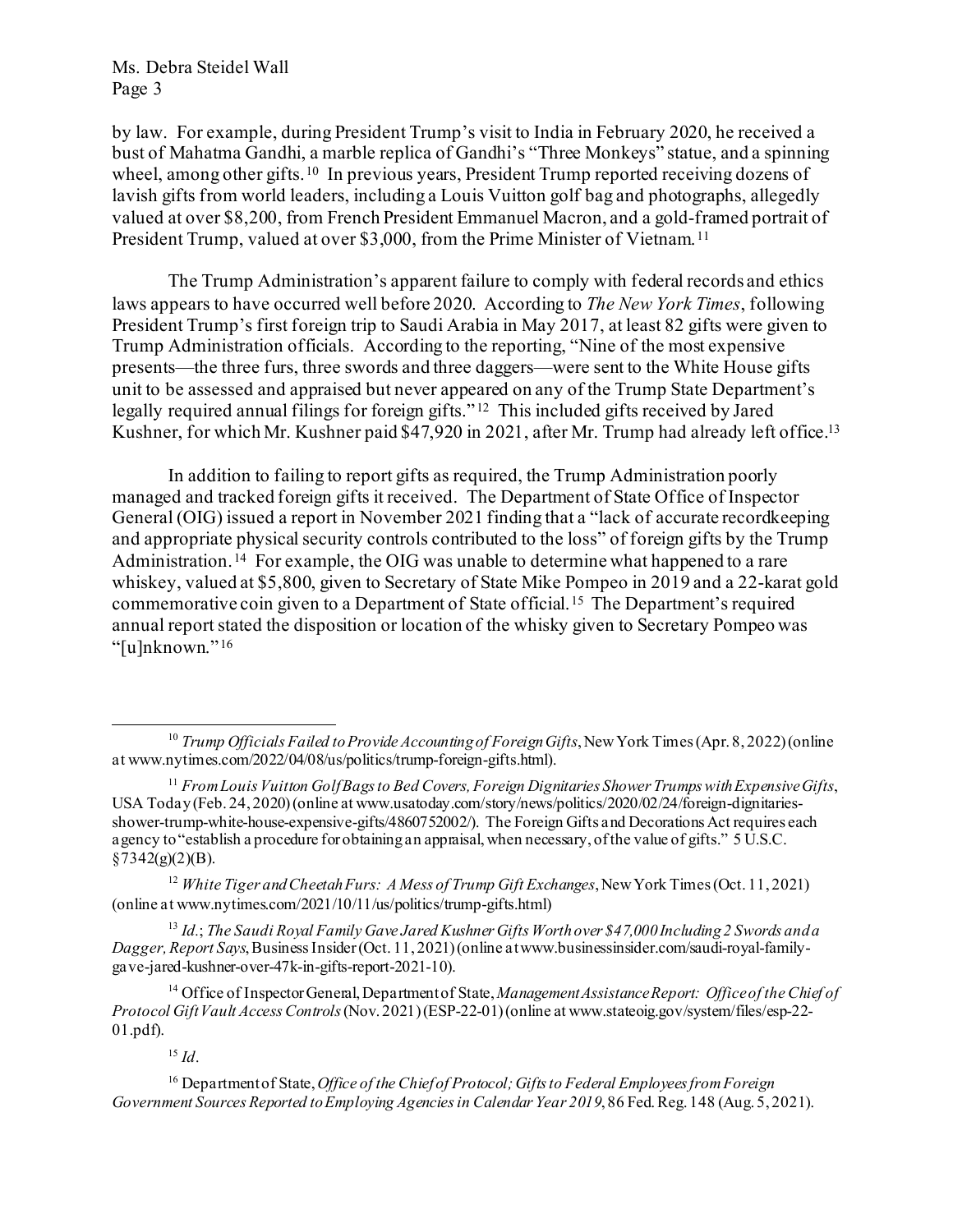A senior career protocol officer, who has been involved in multiple presidential transitions, told Committee staff that the Department of State's gift vault was in "complete disarray" at the end of the Trump Administration.<sup>[17](#page-3-0)</sup>

The Oversight Committee has jurisdiction over federal records requirements and government ethics and has a long record of investigating presidential gifts, including presidents' compliance with federal gift laws. In 2002, under then-Chairman Dan Burton, the Committee released a report on the presidential gifts system.<sup>18</sup>

The Committee's investigation into the Trump Administration's apparent violation of gift disclosure requirements will assist the Committee in assessing whether legislative reforms are needed to ensure records of foreign gifts to the president are preserved and made available to the public, and to prevent violations of the Emoluments Clause.

For all these reasons, please provide the following documents and information by June 20, 2022, covering the period of January 1, 2020, to January 20, 2021:

- 1. All documents and communications, including, but not limited to, official statements filed pursuant to 5 U.S.C.  $\S$  7342(c)(3), related to foreign gifts received by President Trump or his family members, including, but not limited to, information on each gift's value, its location or disposition, the identity of the donor, payment, and reporting; and
- 2. All communications between the National Archives and Records Administration and former President Trump, his family members, or White House staff related to foreign gifts.

This request is made pursuant to the Presidential Records Act. The requested records are necessary for the Committee to conduct this investigation and are not otherwise available.<sup>19</sup>

The Committee on Oversight and Reform is the principal oversight committee of the House of Representatives and has broad authority to investigate "any matter" at "any time" under House Rule X. In addition, House Rule X states that the Committee on Oversight and Reform has jurisdiction to "study on a continuing basis the operation of Government activities at all levels, including the Executive Office of the President."

Thank you for your prompt attention to this request.

<span id="page-3-0"></span><sup>&</sup>lt;sup>17</sup> Briefing by Staff, Office of the Chief of Protocol, Department of State, to Staff, Committee on Oversight and Reform (May 9, 2022).

<span id="page-3-2"></span><span id="page-3-1"></span><sup>18</sup> Committee on Government Reform, *Problems with the Presidential Gifts System*, 107th Cong.(Oct. 28. 2002) (H. Rept. 107-768).

 $19$  44 U.S.C. § 2205(2)(C).